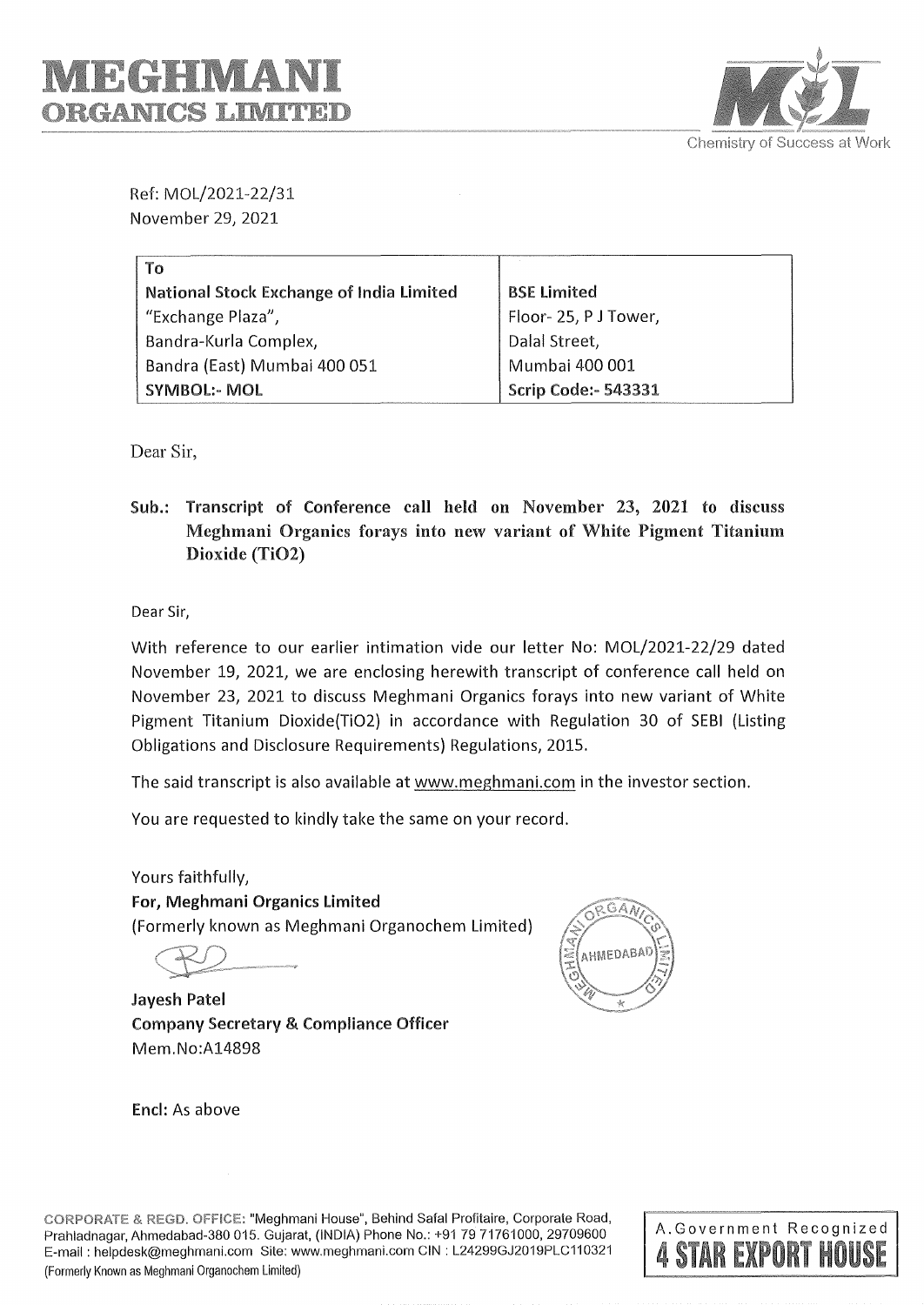## "Meghmani Organic Limited Conference Call on its forays into new variant of White Pigment Titanium Dioxide (TiO2)"

## November 23, 2021

## **Transcript**

Moderator: Ladies and gentlemen. I am Aman, the moderator for this conference. Welcome to Conference Call of Meghmani Organics Ltd to discuss its foray into new variant of white pigment, titanium dioxide. The management of Meghmani Organics Ltd is represented by Mr. Ankit Patel – Chief Executive Officer, Mr. Darshan Patel – Chief Operating Officer, Mr. Gurjant Singh Chahal – Chief Financial Officer, and Mr. Bharat Modi – Investor Relations Advisors. As a reminder, all participant lines will be in a listen only mode and there will be an opportunity for you to ask questions after the presentation concludes. At that time, if you have a question, please press \* and 1 on your telephone keypad. Please note that this conference is being recorded. I now hand the conference over to Mr. Ankit Patel. Thank you and over to you, sir. Ankit Patel: Thank you Aman, Good afternoon, everyone. I hope you had a chance to go through the presentation and the press release on our foray into new white pigment titanium dioxide. Meghmani Organics has strengthened its value-added proposition of its pigments division, which is entry into white pigment titanium dioxide. The Company's foray into titanium dioxide is in line with our vision of creating sustainable growth in the pigment division beyond phthalocyanine pigment blue and green. If we talk of India titanium dioxide production, it is around 80,000 tons per annum and the demand in India is currently about 250,000 tons and it is growing at more than 4% CAGR. India import more than 80% of this titanium dioxide. Meghmani growth plan is aligned to the government's making India an Atmanirbhar Bharat vision as titanium dioxide is an important substitute product. Meghmani Organics will set India's largest titanium dioxide at the hedge with the production capacity of 33,000 tons per annum. The Company will incur a total CAPEX of nearly 400 crore, and it is expected to commence commercial production by Q1 FY2. The aforesaid project is likely to contribute approximately 700 crore to Meghmani top line on full year of operation basis. The Company

EBITDA of nearly 25% from this project. The project boast high ROCE and ROE to the tune of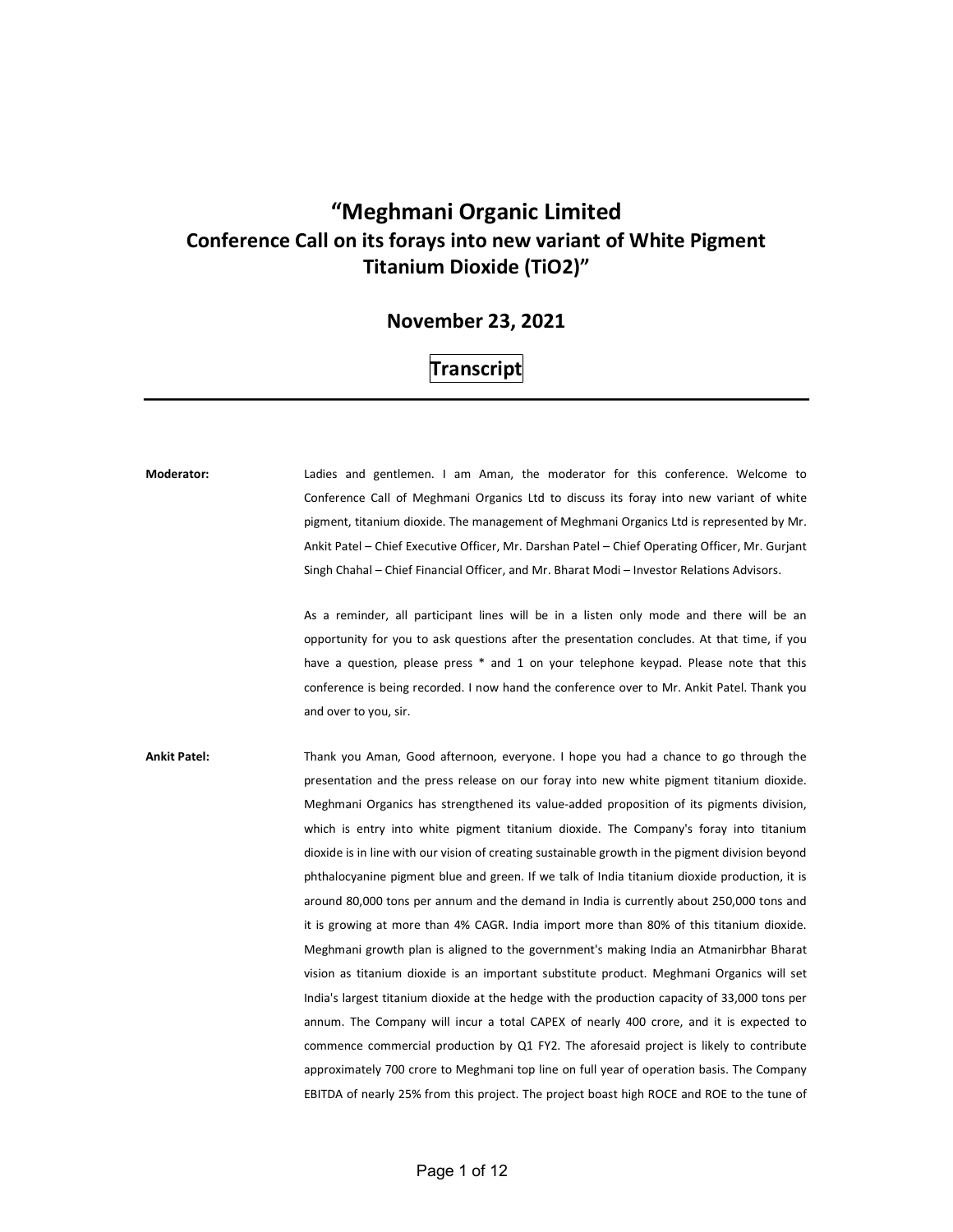(+20%) each. Meghmani Organics titanium dioxide project will be funded by a mix of internal accruals and debt.

With this, I request the operator to open the floor for Q&A session. Thank you.

Moderator: Thank you very much. Ladies and gentlemen, we will now begin the question and answer session. The first question is from the line of Rohit Nagraj from Emkay Global , please go ahead. Rohit your line is unmated. Please unmute your line and go ahead.

- Rohit Nagraj: Now so if you could just give us a broader understanding about you said that 80% of titanium dioxide is important. So, from which all countries, it is being imported. Is there any threat from China if you know from the pricing perspective just to give a sense of the industry dynamics and obviously, it is an import substitute, so that logic certainly predates, but sense on how the demand supply has been there in the domestic market and how the growth rate has been from different segments. Thank you.
- Ankit Patel: Thank you Rohit ji. First to answer the major imports come from China followed by USA, Australia, Mexico, Tiawan various countries. Now, regarding the mainly the China factor issue, now, there is no fear factor here because the thing is the key raw material for this is a naturally occurring raw material, ilmenite ore, so, be it China or India we are at par as far as the raw material is concerned. So, it is not going to make any impact. So, in the while we will be coming up with a project in India in fact, we will have upper edge. As far as the demand is concerned currently the demand is 250,000 tons and majority is being imported. There is import duty of 11%. There is no anti-dumping duty as of now, but the duty for the titanium dioxide is around 11% and if we talk about the application, the major application is into paints coatings, which is about 60% market, plastic polymer about 25% market and balance is with the other segments and it is growing at more than 4% CAGR. So, with such a high base 4% CAGR growth is quite good growth and it is also growing in the global market.
- Rohit Nagraj: Right, got it. So, the other question is in terms of raw materials where are we going source it from the domestically and how the sourcing arrangements will be it is not available domestically.
- Ankit Patel: It is available both domestically as well as imported and it is easily available. Currently also the players which are the manufacturing in India, they are relying on both import as well as domestic. So, availability of the raw material is not an issue.
- Rohit Nagraj: Right, got it and one last clarification in terms of technology for this. So, is this in-house technology or are we taking it from some other player?
- Ankit Patel: So, we are already in touch with the technology supplier. We have already discussed with the technology supplier. So, we are relying on the technology supply.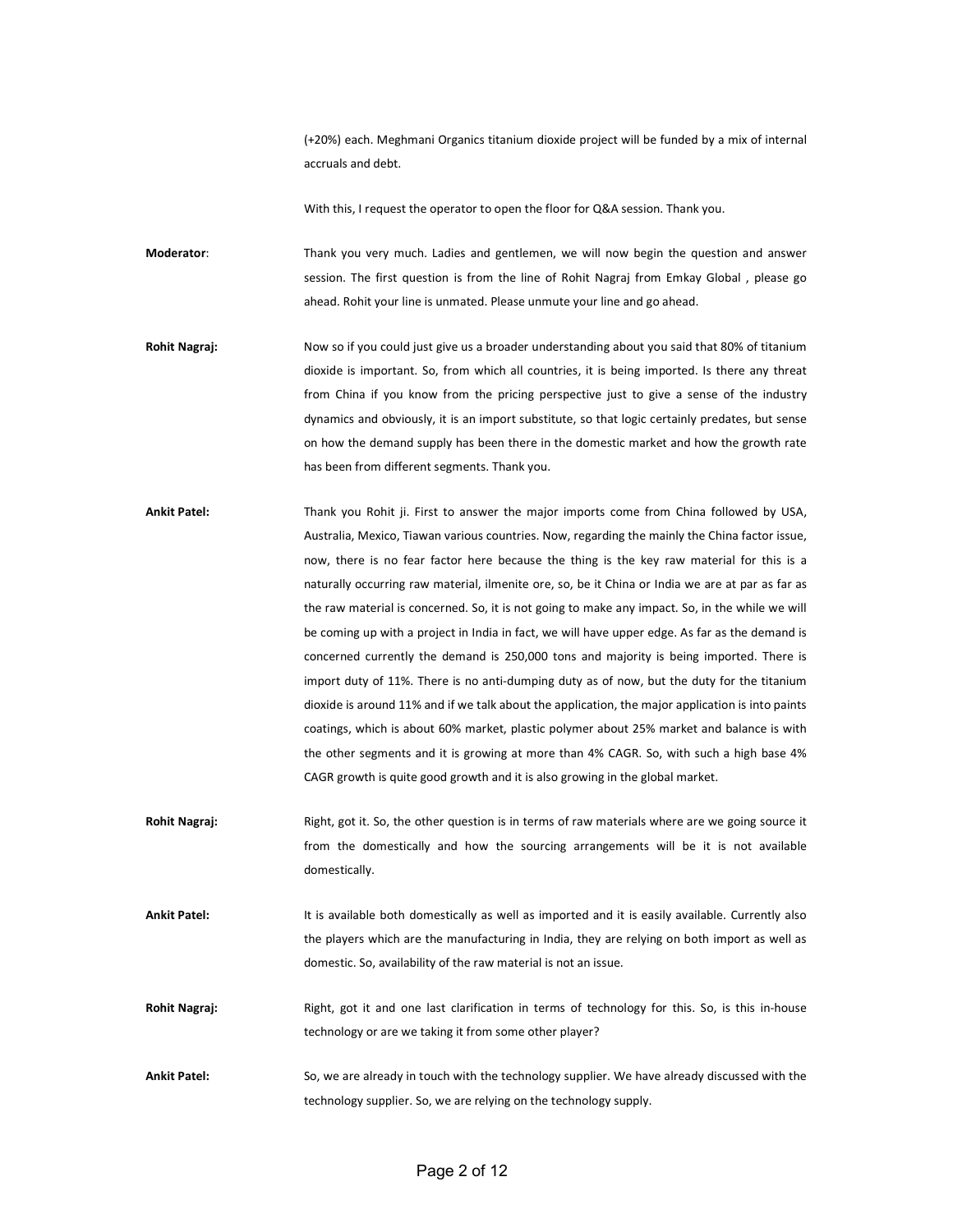Moderator: Thank you. The next question is from the line of Subrata Sarkar from Mount Intra Finance. Please go ahead.

Subrata Sarkar: Yeah, so, my question is like titanium dioxide as you have explained and we also know this is one of the key raw materials of paint industry and like, there is a lot of demand for titanium dioxide and most of that is being imported for a very long time. So, what is the reason that not much competition here, number one and second coaching mineral, I suppose have some capacity, I don't know whether it is the same grid of that of us or not. So, who are the current player who are producing in India? This is the second question and if you answer this, then I will have few other questions.

Ankit Patel: Thank you. Subrataji. So, you rightly mentioned that the Indian paint market is growing very well. In fact, large group like JSW and Grasim Birla group, they are also entering into the paint segment and they are investing, Grasim is investing 5000 crore CAPEX they are going for the paint segment. They are going to commission in the FY 23. So, you can imagine the large corporates are also entering into such segments. So, there is a very high growth in the domestic paints and plastic segment. They expect about 10 to 15% growth in this segment. So, that is going to help titanium dioxide. Why nobody has entered into titanium dioxide project that's a good question. The thing is typically it comes under pigment and in the pigment for the conventional pigment like phthalocyanine pigment, azo pigment they are small players. Most of them are not conventional players. They are relatively small, who don't have capacity to invest heavily. This project is a high CAPEX and a technology-oriented project. So, that is why I think nobody thought of it going into till today, but we were from the very beginning we were eyeing this project and at the right time we are entering into this project when government is thinking making India an Atmanirbhar Bharat policy. So, I hope I answered your question.

Subrata Sarkar: Sir, is there any current player sir as I mentioned like Cochin Mineral has relevant titanium dioxide or not.

Ankit Patel: There are currently three players in India which are actively manufacturing one is the Kerala Minerals, one is the Travancore Titanium Products, and one is a VV Titanium Private Limited public sector unit government.

Subrata Sarkar: Sir, one question on the technology side I suppose you may not disclose the name of the player, whom we have done the technology tie up, but if you give some as you told like this is a technology intensive closely guarded technology. So, if you can help us to give some comfort on the tie-up which you have done on the technology side like how reliable they are, how old they are or like some color on that sir.

Ankit Patel: Subrataji, when we are investing such a high amount we have done thoroughly good due diligence on the technology front. At this juncture, I won't be able to share much detail about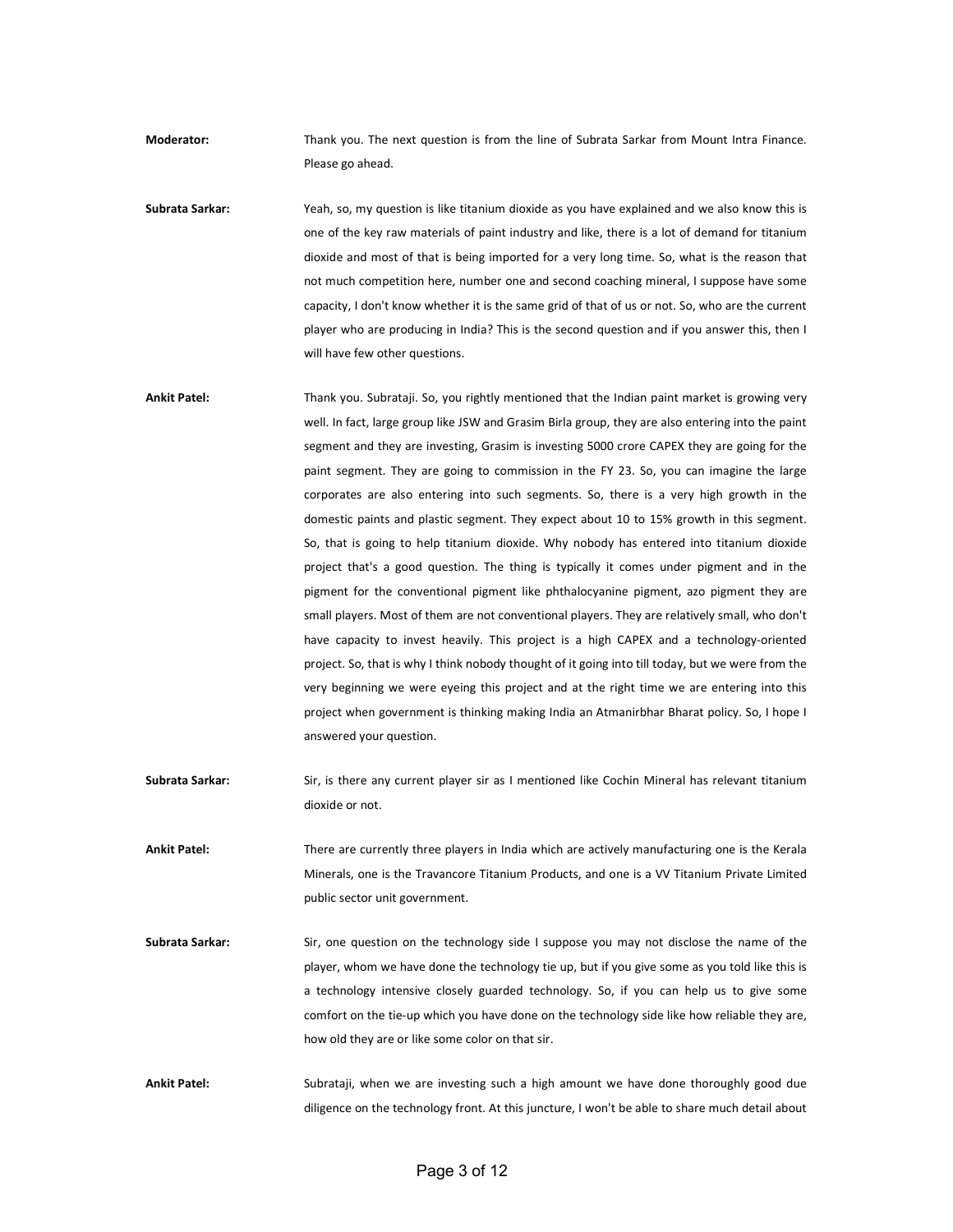the technology supplier. I'm sorry for that, but yes, the technology software which we have selected is a reliable and they have provided this technology in other companies in different countries and it is a proven technology.

- Subrata Sarkar: Okay, sir, last question like when we are talking about like commercialization from Q1 FY24. Like we are expecting to start commercial production from FY 24 number one and like what is the like, how much time we are expecting. Once we start production, how much time we are expecting to like fully ramp up.
- Ankit Patel: Yes, so, we are planning to do the commercial production in the Q1 of FY24. Initially, because it's a new project and the new technology we and we need to do the market development also parallelly. So, we hope that in the first year we should be able to run the plant for about 50% capacity and later on in the second and third year we should be taking it to 80 to 85% capacity utilization.

Moderator: Thank you. Our next question is from the line of Pravin Sharma as an individual investor. Please go ahead.

- Pravin Sharma: Yeah. Sir, what I could understand as basically there are there are two modes, one is the high CAPEX requirement for TiO2 and the second is the technology which is very technology intensive. These are the two broad modes, which will be applicable in the titanium dioxide industry. Now, as raw material is very easily available, as you pointed out the technology provider whom we have signed, do we have any kind of exclusivity at least per se for 2, 3, and 4 years initially or like you know, if the demand supply gap is too large and everything is imported, more or less than the existing suppliers are mostly PSU suppliers, then will they not sell it to somebody else the technology and more people will get into like what happened in the paint industry?
- Ankit Patel: Yeah. The technologies of supplier with whom we have signed the contract is there is a security agreement and there is a agreement for about few years where we can have a security as far as competition point of view. Now regarding the PSU companies taking exit, I think yes, sooner or later government is doing disinvestment from the various businesses, but currently their focuses is into P2 big companies like LIC, BPCL and various more. So these are very, very small companies, where government as of now is not focusing on and these companies are, you know, typically government run Company where they are not expanding, where they are not giving any technology. It's very orthodox companies, they just stand still with whatever capacity they are manufacturing. So at this juncture, we don't see any big competition creating any problem and if at all any competition comes then also there is a huge gap, you know, because there is a large import already happening and there is a relatively good growth happening in India. So, there is no issue, but we are not hearing any big Company coming with the good CAPEX in the titanium dioxide in recent time.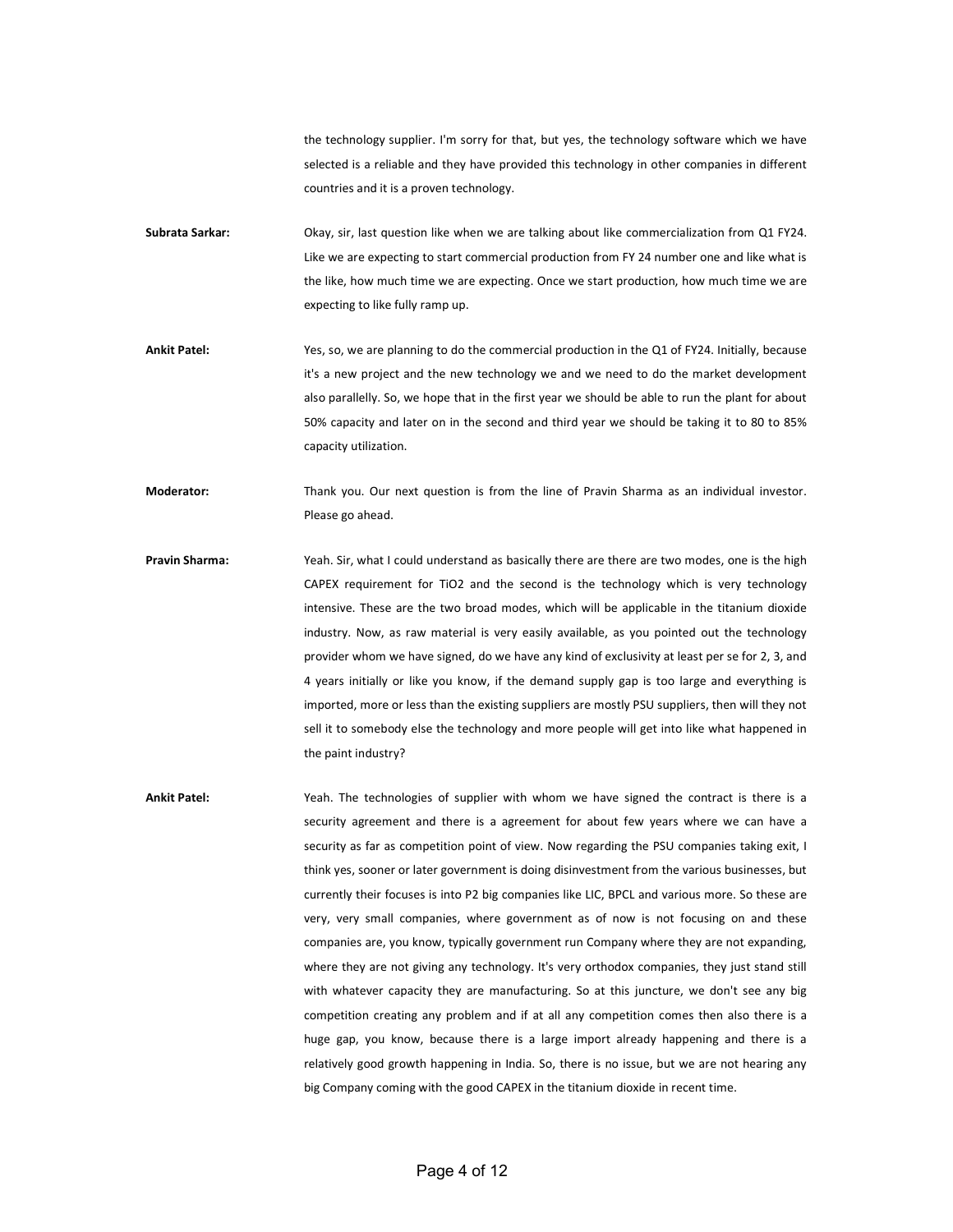- Pravin Sharma: Ok and sir how this CAPEX be funded, we have lot of you know, renewable convertible debentures from fine cam which money which we have to receive. So, will it be used for this purpose or how will it be funded currently.
- Ankit Patel: Pravinji as of now, we have a good cash reserve available with us. So, for this project what we have targeted about 30% of our reserve will be used as an equity, 70% will be taking the debt for this project.

Pravin Sharma: And this will be directly under the Meghmani, MOL only, this will not be through subsidiaries.

- Ankit Patel: So, see there if at all the subsidiary comes then also it will be 100% subsidiary of Meghmani organics LTD. We are evaluating that as well because under the new tax regime there is a little bit of tax rebate available so we are evaluating that. It will be 100% subsidiary. So, you can say as good as Meghmani Organics Ltd.
- Pravin Sharma: And sir, going forward, this will be our line of expansion in segments of because more or less we are done or we plan to have something there also or this is the more or less line of expansion now.
- Ankit Patel: See the much bigger market is into titanium dioxide. So, if we will settle with the first phase of expansion, we will have a good hands on the technology and the plant utilization and definitely the first target would be expanding into the same segment again and again because there is a huge-huge opportunity.
- Pravin Sharma: And my last questions does Tio2 have you know the market have customer stickiness like sample approval and things like that and after that, the buyer actually sticks to the vendor who supplies him who samples are approved or this is more of a you know less of customer sticking as more of a commodity come or a specialized chemical industry is concerned.
- Ankit Patel: For any pigment quality plays a very important role. So, definitely the sample approval and everything the vendor selection from the customer size is always a proper. There is a system they follow, but it is not that they stick to the only one supplier if they find the right quality product from different suppliers and then definitely they will give priority and as I mentioned that you know in this time when the logistics supply chain is a very disturbance oriented thing there is a 11% duty also and if the product is readily available in the Indian market, that Indian companies will first give the priority to the Indian suppliers. That is what we believe if we supply the right quality product with the right pricing.

Moderator: Thank you. The next question is from the line of Monika Arora from Sharegiants Wealth. Advisors. Please go ahead.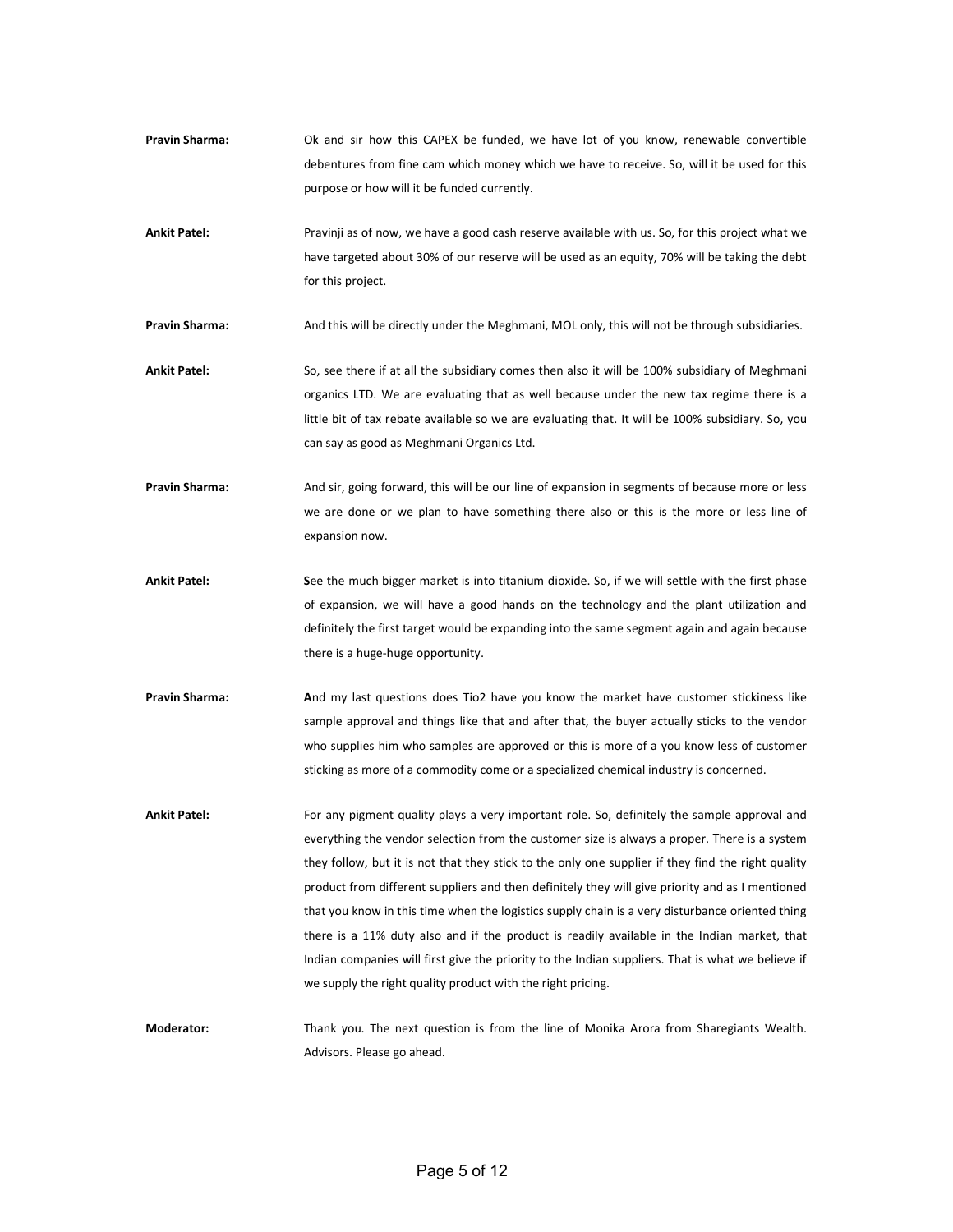- Monika Arora: So my first question is the new project which is titanium dioxide project, would it be a greenfield project or a brownfield project? Brownfield expansion sir?
- Ankit Patel: Monika Ji, we are evaluating both options.

Monika Arora: Okay, okay. Okay. So you'll be able to update it at a later stage.

Ankit Patel: Yes, we will be able to update it in the next few months.

- Monika Arora: Okay and if you can tell me that the margins that we are currently having, which is around like 25% kind of margins, is it sustainable at consolidating level?
- Ankit Patel: Because it's a high CAPEX project. Normally as you know that in the high CAPEX projects, the margins are relatively better and we have done last five to seven years market analysis and looking at from raw material sides and as well as the market sales price point of view and looking at our five to last five to seven years analysis we see that average with the margin comes to about 25%. So on consol pigment level basis, because currently the pigment division which is pigment blue and green generates about 13 to 14% better margins, this will be high bit margin product. So both put together on an average, we expect pigment division should generate about 17 to 18% EBITDA margin.
- Moderator: Thank you. Our next question is from the line of Hemant Kanungo as an individual investor, please go ahead.
- Hemant Kanungo: I want to know like, since you're coming up with this project, so do we have any like of cost competitiveness, like there's comparison to other Indian players or maybe other Chinese players.
- Ankit Patel: As I mentioned, regarding the cost of the key raw material, you know, from the raw material point of view it's a naturally occurring raw material that is ilmenite ore and the second raw material is a sulfuric acid which is one of the key raw materials in Gujarat and particularly in Dahod there are you know, in just about 15 km radius, there are many sulfuric acid suppliers. At the same time, if we are looking at the import of ilmenite, then the nearby port Hazira and all. So, which is again about 60-70 km from the Dahod. So, not too far and so raw material ability is not an issue. Second thing it's a relatively power intensive project. So, power availability in Gujarat because the power surplus state that is no problem and we will be looking at some other options also from the power point of view where we can have our own power to reduce the manufacturing costs further. So, looking at all this factors we believe that there will not be much problem.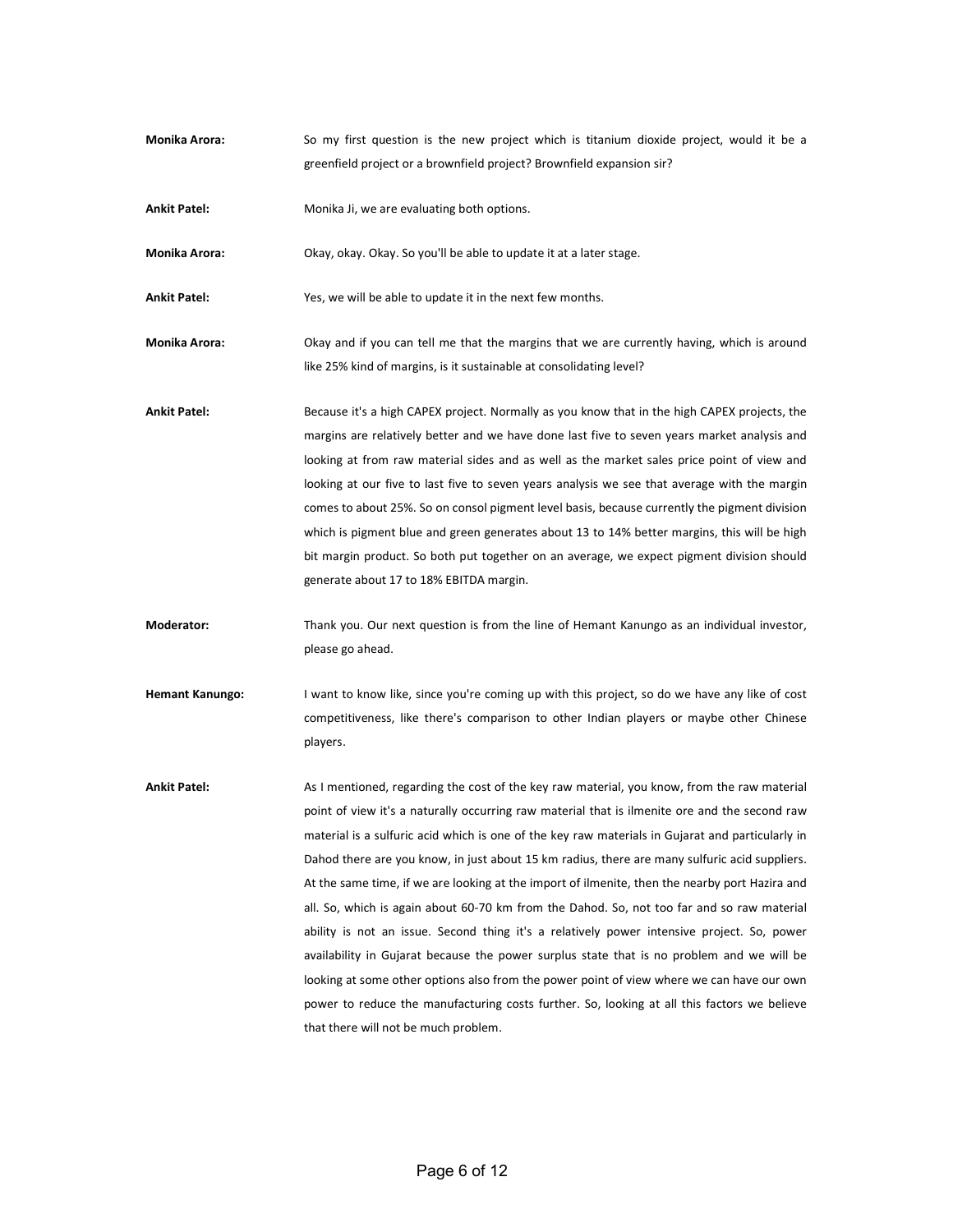Hemant Kanungo: Second is we already selling pigments do we have the similar clients out maybe the same client for this existing pigment or a totally different set of clients like customers for the titanium dioxide.

Ankit Patel: It is more or less the same set of clients so that is why we have selected the project because we've been in touch with various of our customer base and they were constantly telling us that this is a very good product the demand is very good and there is always in cycle where the shortage comes and so they were insisting that why don't we enter into this segment. So if we just talk about the market that you know from the various color like blue, green, red, orange, yellow, or about seven types of pigment different colors, all market put together is equal to one single white pigment. So you can imagine that you know, how big is the product and anything what we see white in the paint of in the house majority of our paint base is a white paint base, in the automobile segment, car segment the majority color what we see is a white color. So you can understand there is a huge demand. The base is always a white for any set of the say any set of the shade, what we select in the house, you know normally the base is white then they add other different shades of the pigment and make different shade of the paint. So the base is always a pigment white paint and in the white paint the titanium dioxide will be used. So the demand is tremendous and it is keep on going to grow. So it is a good thing for the industry.

Hemant Kanungo: I am saying that sir yesterday you had signed an agreement with the Gujrat government for an investment of 2009 or 2600 crores. So, is this project under that commitment?

Ankit Patel: Correct and so titanium dioxide is one of the projects what we signed and the vibrant Gujrat which is going to take place in January. So we signed the contract in front of the Gujarat Chief Minister. We signed the MOU that we are coming with this project.

Moderator: Thank you. Our next question is from the line of Gaurav from Bowhead India. Please go ahead.

Gaurav: Hi, sir thank you for the opportunity. Sir, I joined a bit late to the call. So, it might be repetitive. So, this project you are doing it is under the parent Company or you're putting some subsidiary to undertake this project.

Ankit Patel: Gaurav because the government has come up that new manufacturing Company entering into manufacturing will get 15% tax benefits. So, there is a tax advantage. So, for that, we are evaluating that we will form 100% subsidiary Company of Meghmani Organics Ltd and this project will come under that subsidiary Company. So, that we will get tax benefit.

Gaurav: Okay, okay, great and so, besides this project, you know, are there any other projects that we are working on which you alluded you know, in Q2 calls or is this a project that you were alluding and there are no other projects that are on our Company.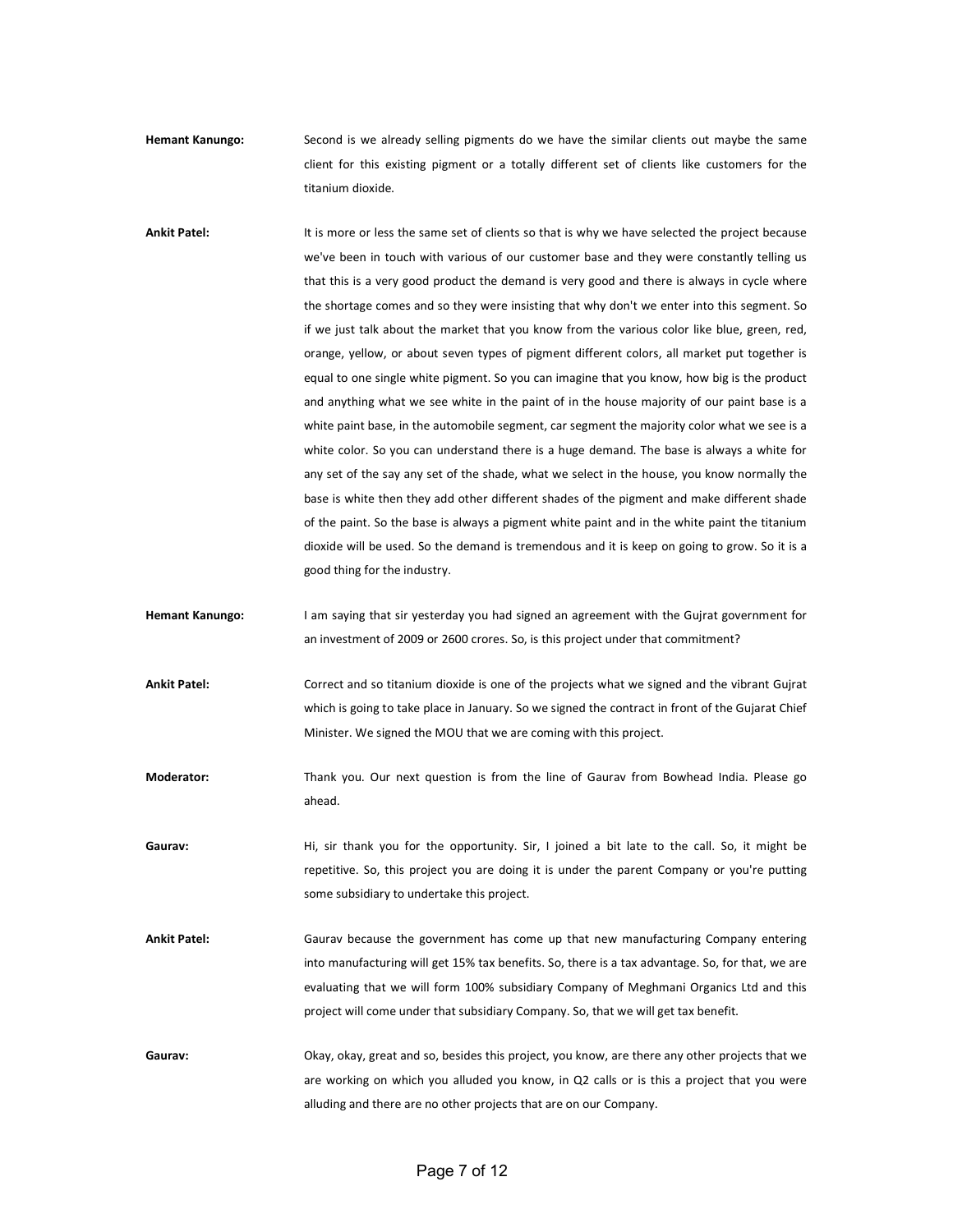| <b>Ankit Patel:</b> | For the pigment division, this is going to be the key project, which is in pipeline and for the |
|---------------------|-------------------------------------------------------------------------------------------------|
|                     | agrochemical division, the project which we have already announced about 300 crore CAPEX        |
|                     | for the multipurpose plant that is already going on. So, as of now, for both the division we    |
|                     | have a key project in the agro about 300 crore CAPEX in the pigment about 400 crore CAPEX.      |

- Gaurav: Okay sir, in the pigment we had a target of 1000 crores. So, this will ensure that we reach that we reach that target. So, Is my understanding correct or this is over and above the 1000 crore target.
- Ankit Patel: Absolutely correct this with this kind of the CAPEX it will help to grow the pigment division more than 1000 crore in top line.
- Moderator: Thank you very much. Thank you. The next question is from the line of Nilesh Ghuge from HDFC securities, please go ahead.
- Nilesh Ghuge: Can you tell us the current domestic production approximately of the titanium dioxide and also the how much we import. In your presentation you mentioned that 2,50,000 is the current demand and it is expected to go to 3,00, 000. So, how much is the current production and how much we import.
- Ankit Patel: So, currently the production in India is close to 18,000 ton. And the market size what we have explained in the presentation is about 250,000 tons. So, majority of the demand is being imported in India. The import is happening from China, USA, Australia, Taiwan, various markets. And the growth, the growth rate is about 4-5% annually.
- Nilesh Ghuge: Okay, okay. But, in FY 19, if I look at the government figures of import of titanium dioxide, it is close to 14 to 15,000 tons per annum, I means is my understanding correct?
- Ankit Patel: No, I don't know. I think you have got some different numbers. We have done the detail analysis for the last three to four years of the input and we have been getting the same number what we have informed to you and the growth rate is quite good. At the same time in the call, I also mentioned that the big corporates like JSW and Brila family Grasim they are investing heavily into paints and coatings segment. Grasim is coming with the 5000 crore CAPEX for the paint segment, which is going to be commercially start from FY 23. So, the growth in the paints and coating segment in India is approximately 10 to 15% and the base for the paint is a titanium dioxide is a white pigment.

Nilesh Ghuge: Correct.

Ankit Patel: So you can understand when the large corporate are investing heavily into the segment how the growth is going to be.

Nilesh Ghuge: Okay okay. So, so, if let's assume that the current capacity is about as you said at 80-85,000 tons per metric ton. With your capacity, it is still will be 1,10,000 kind of capacity domestic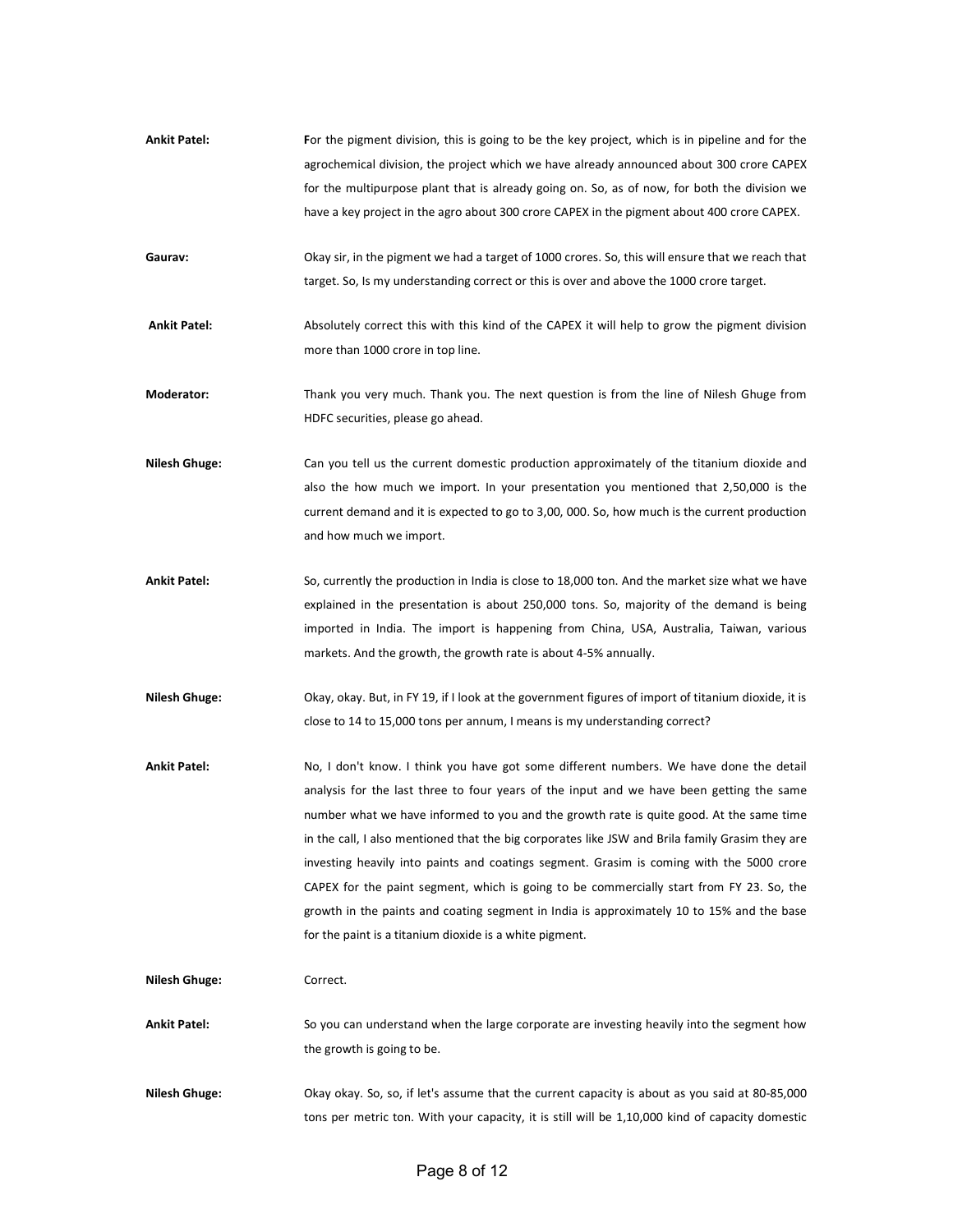capacity. Still there is a huge gap between the consumption or the demand and the production so what are your plan. I mean up after these 33,000 are you planning to expand further or will you wait for some time in future for the further CAPEX?

- Ankit Patel: Nilesh bhai we are growth hungry people, you know, this is the first time we are doing new technology, new products and such a high CAPEX in the pigment. So, once I think in the first year itself, if we'll have a good confidence, then immediately we may go for the further expansion because the growth point of view there is no limit, you know, you can do a lot of CAPEX in this segment.
- Nilesh Ghuge: Because I can see, after your expansion also there is a gap of about more than 200,000 tons. So, is the CAPEX or the funding is the problem or the technology is the bottleneck.

Ankit Patel: So, both the things are bottleneck.

- Nilesh Ghuge: I'm not talking about the Meghmani perspective, but the overall chemical companies in India perspective.
- Ankit Patel: In general, the thing is, because in the pigment segment, there are small unconventional players are there. Only few are big players like Meghmani and Sudarshan. Otherwise, you don't find big players in this segment. So, the CAPEX is a key as well as the technology you need big land area as well, because high CAPEX the land requirement is also big. So, looking at all this, small players cannot think of entering into this segment. So, we have selected this product because we are already in pigment. Our customer base is the same. They have been insisting that why don't you enter into this segment because it is a pretty good segment, the demand is very good. So, looking at this, we have selected this project and because of the technology and the high CAPEX there is entry barrier. So you can understand small players cannot enter into this segment.
- Nilesh Ghuge: Okay, okay and just one last question as you touched upon this land, about the land aspect. So I am sure you must be having the land for the current expansion, but what about the future if you want to expand further so is the land available or you have to purchase further.
- Ankit Patel: You know, it is available because you know, basic infrastructure remains the same. So as a Meghmani we have a policy that whenever we go for a greenfield project, we buy a sizable land, at the initial level, the CAPEX looks a little high, but in the later on state, it helps a lot because your other expenditures, the basic infrastructure remains the same. So that is what our philosophy is so we have enough land back for the future expansion even after 33,000 tons.
- Moderator: Thank you. Our next question is from the line of Subrata Sarkar from Mount Intra Finance. Please go ahead.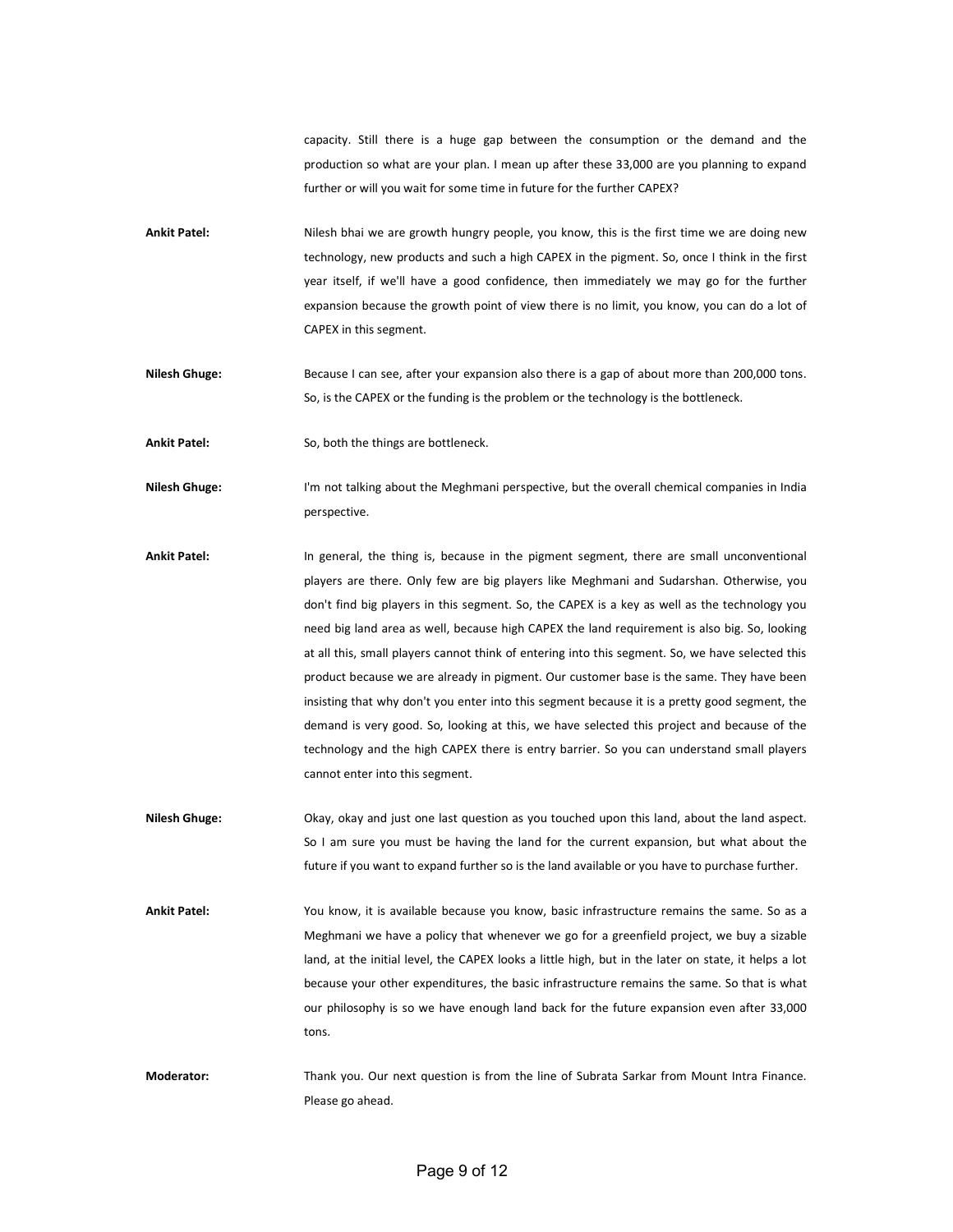- Subrata Sarkar: Since I'm tracking your Company little new so, just can you help me to understand that the OCRPS that we have given for we have for make Meghmani Fine Chem a little bit of background and like what is the status can we liquidate it at some point of time because seems we are thinking of investment and all those things can we utilize that. Is there any hindrance to that like what is the situation because under normal circumstances, it always makes sense since now, we are two different companies. So our operations and even we don't do intercorporate lending and all these things. So please, some understanding on that since I'm not aware of this.
- Ankit Patel: SubrataJi, this is redeemable preference share of around 210 crore and coupon rate is 8% which is now every year we are getting on that and these 210 crore will be redeemed over a period and as you know that in the Meghmani Fine Chem also. So now good profitability and they are also into you can say Speciality, chemicals they're coming into and as the cash flow situation improves. So, they will start redeeming that 210 crore and gradually it will come to MOL.
- Subrata Sarkar: Sir, any timeline by what time it should be entirely redeem, like any timeline or any anything mentioned as per the condition.
- Ankit Patel: As of now, it is difficult, but otherwise timeline for that is around 20 years that is RPS term only, but I think it is much below actually much before that, so that will get redeemed.
- Subrata Sarkar: So, we at least from like the strategy point of view, we at least think that we should gradually like reduce these two because like the Project which you have announced as per your internal calculation, it will be much higher than 8%. So, in that case it makes sense for us like to reinvest our capital rather than borrow basically from a theoretical point of view at least.

Ankit Patel: Sure true, we will look into it Subrataji. Thank you very much.

Subrata Sarkar: Thank you sir. Because this create a good corporate governance also as you understand nowadays.

Ankit Patel: We understand, thank you, thank you for your suggestion.

Moderator: Thank you. The next question is from the Aryan Verma, individual investor. Please go ahead.

Aryan Verma: So, thank you for the opportunity. I'm actually first time questioning to you. So, I was reading about solar cells and solar panels recently and I got around to reading about titanium dioxide as used in solar cells. So, there was an article about that, there is a potential to create low cost solar cells using titanium dioxide and there is the potential uses in solar panels and wind turbine coating by using titanium dioxide so using this can be a potential for our Company or market. Do you have any view on this?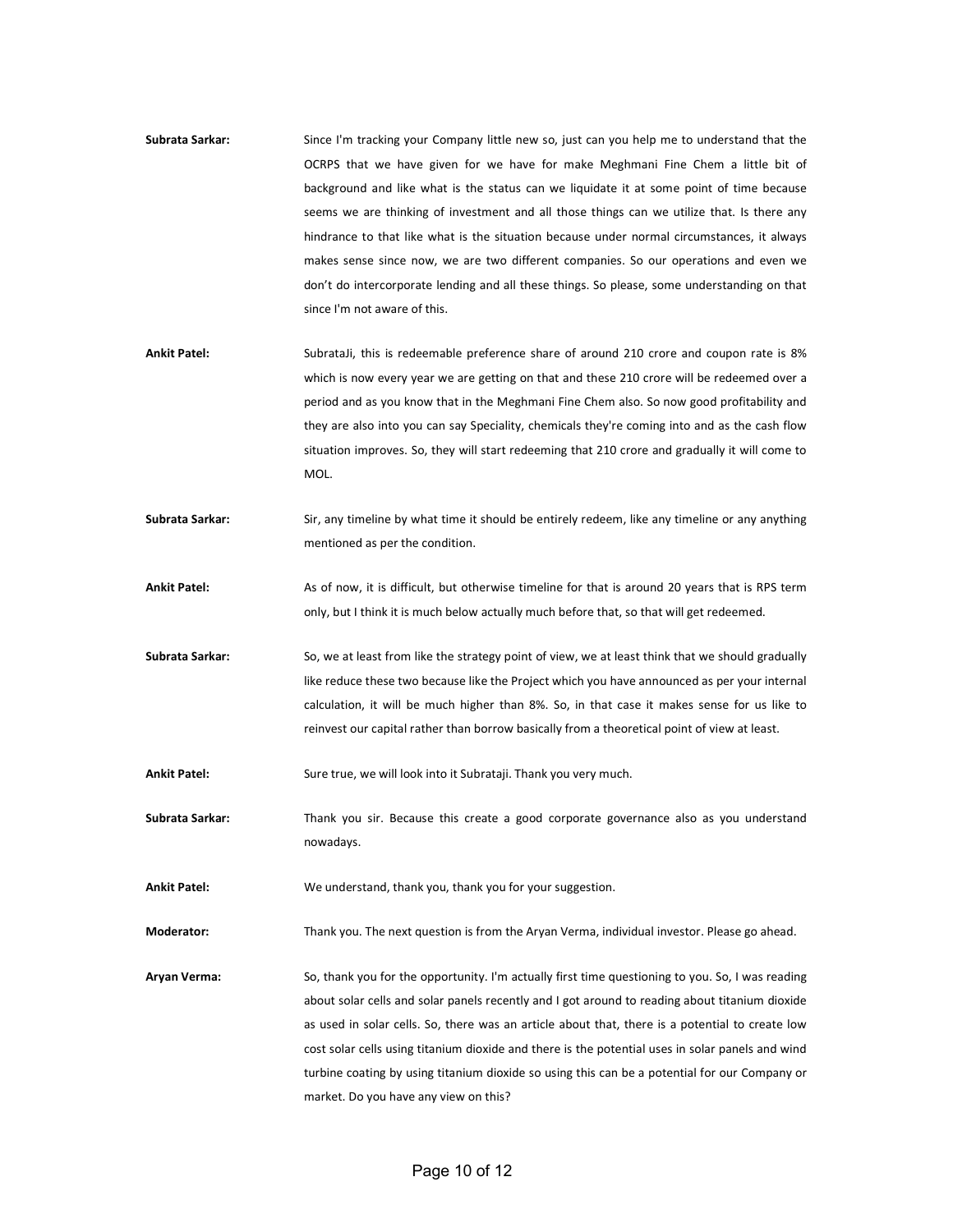| <b>Ankit Patel:</b>    | Yeah. So, you're correct that you know, any white surface you know, it has got you know, it<br>can transfer the light reflects the bright in a good manner. So, it generates more brightness |
|------------------------|----------------------------------------------------------------------------------------------------------------------------------------------------------------------------------------------|
|                        | and there are various applications for the titanium dioxide. So, yes, it is being used into solar                                                                                            |
|                        | cells also. But, currently if we give you the idea about 60% of the titanium dioxide being used                                                                                              |
|                        | is into the paints and the coating segment, about 25% it is being used into the poly plastic and                                                                                             |
|                        | polymers segment and the balance 10% is into various segment it is also used in the                                                                                                          |
|                        | toothpaste. So, you can also.                                                                                                                                                                |
| Aryan Verma:           | I got that, but I was just curious about can this be a growth opportunity, because there's still                                                                                             |
|                        | research going on, but as solar industry grows solar cells and this sounds like a key material or                                                                                            |
|                        | critical application for solar speed.                                                                                                                                                        |
| <b>Ankit Patel:</b>    | Yeah, they are working on it and we have also heard and read the same thing. So, if that                                                                                                     |
|                        | happens, then the growth will be even much bigger.                                                                                                                                           |
| Moderator:             | Thank you. Next question is from the line of Rajesh Sehgal as an individual investor.                                                                                                        |
| Rajesh Sehgal:         | Can you give us an idea of incremental revenue and profitability from the new project in the                                                                                                 |
|                        | first full year of commercial production?                                                                                                                                                    |
| <b>Ankit Patel:</b>    | Yeah, so, in the first year of production, we hope that the plan should run at about 50%                                                                                                     |
|                        | capacity. So, as we mentioned that on the full year operation on full year of operation                                                                                                      |
|                        | basically it should generate about 700 crore of the revenue. So, in the first year, we expect it                                                                                             |
|                        | should generate about 350 crore revenue and later on it will go to 750 crore.                                                                                                                |
| Rajesh Sehgal:         | Any idea of the contribution on the bottom line.                                                                                                                                             |
| <b>Ankit Patel:</b>    | From this project, it will generate a beta margin of nearly 25%. So, pigment division on an                                                                                                  |
|                        | average as of now it's generating about 13 to 14% EBITDA. With this project coming in, it all                                                                                                |
|                        | put together the average will be close to 17 to 18% and ROE and ROC return on equity and                                                                                                     |
|                        | return on capital employed for this product is 20% flat.                                                                                                                                     |
| Moderator:             | Thank you. Our next question is in line of Hemant Kanungo as an individual investor. Please                                                                                                  |
|                        | go ahead.                                                                                                                                                                                    |
| <b>Hemant Kanungo:</b> | Yes, sir. So I just want to know sir, since you're saying that there is a huge demand supply gap                                                                                             |
|                        | in this pigment, so why is there like the existing players you know, are not increasing the                                                                                                  |
|                        | capacity because even the EBITDA margins are fantastic and a secondary also. Sir, I heard that                                                                                               |
|                        | there was one Company called Kilburn Chemicals, which was also apparently into titanium                                                                                                      |
|                        | dioxide, but which is currently into NCLT so it wasn't apparently successful in this business.<br>Yes. So, can you just give an explanation of them like what exactly it is like?            |
|                        |                                                                                                                                                                                              |